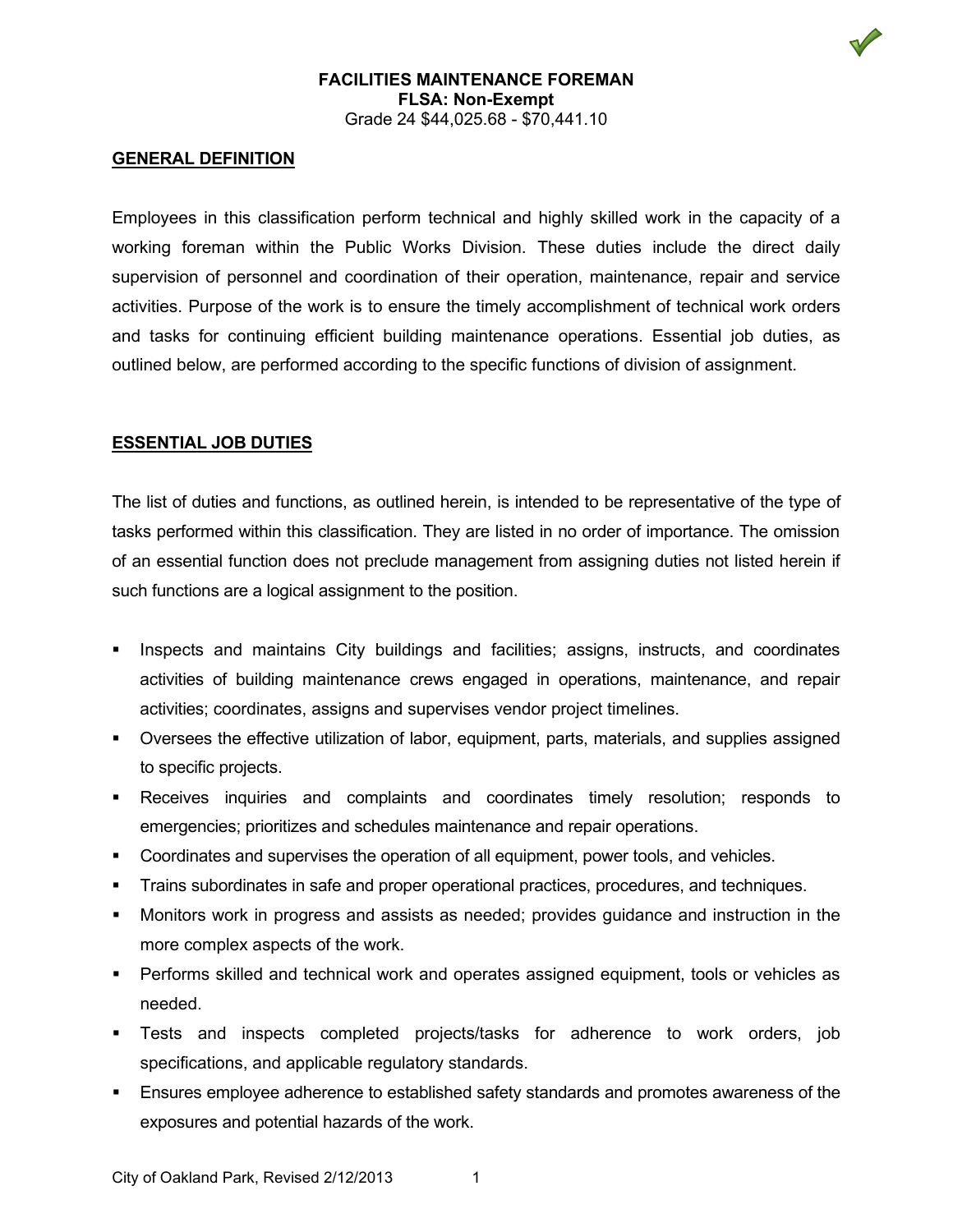## **FACILITIES MAINTENANCE FOREMAN FLSA: Non-Exempt**

Grade 24 \$44,025.68 - \$70,441.10

- Prepares various monthly, quarterly and annual reports; maintains records of labor, equipment, materials, parts and service components used and other essential data records specific to the Division.
- Ensures compliance with all applicable laws, ordinances, codes, administrative and safety policies.
- **Requires regular attendance to scheduled work shifts**

## **KNOWLEDGE, SKILLS & ABILITIES**

- Ability to supervise groups of employees under field conditions.
- Ability to give clear and specific verbal or written instructions as well as to understand and follow verbal or written instructions.
- Ability to supervise groups of employees under field conditions.
- Communicates with co-workers, management, citizens, and others in a courteous and professional manner.
- Conforms with and abides by all departmental and City regulations, policies, work procedures, and instructions.
- Knowledge of OSHA safety standards and regulatory issues affecting the functions of the assigned division.
- Considerable knowledge and skill in principles and methods of various trades work, e.g., electrical, plumbing, HVAC, carpentry, plaster, masonry, painting, and wall coverings.

## **MINIMUM ACCEPTABLE EDUCATION, TRAINING & EXPERIENCE**

High school diploma or GED equivalent; supplemented by four (4) years progressively knowledgeable experience in public works building maintenance and repair, with two (2) years experience in a lead worker capacity and demonstrated technical skills in the more complex aspects of the work; or an equivalent combination of education, training and/or experience. Must hold a State of Florida Driver's License. Additional certification(s) may be required where applicable to the assigned division, Position is required to be on call, including nights, holidays and weekends.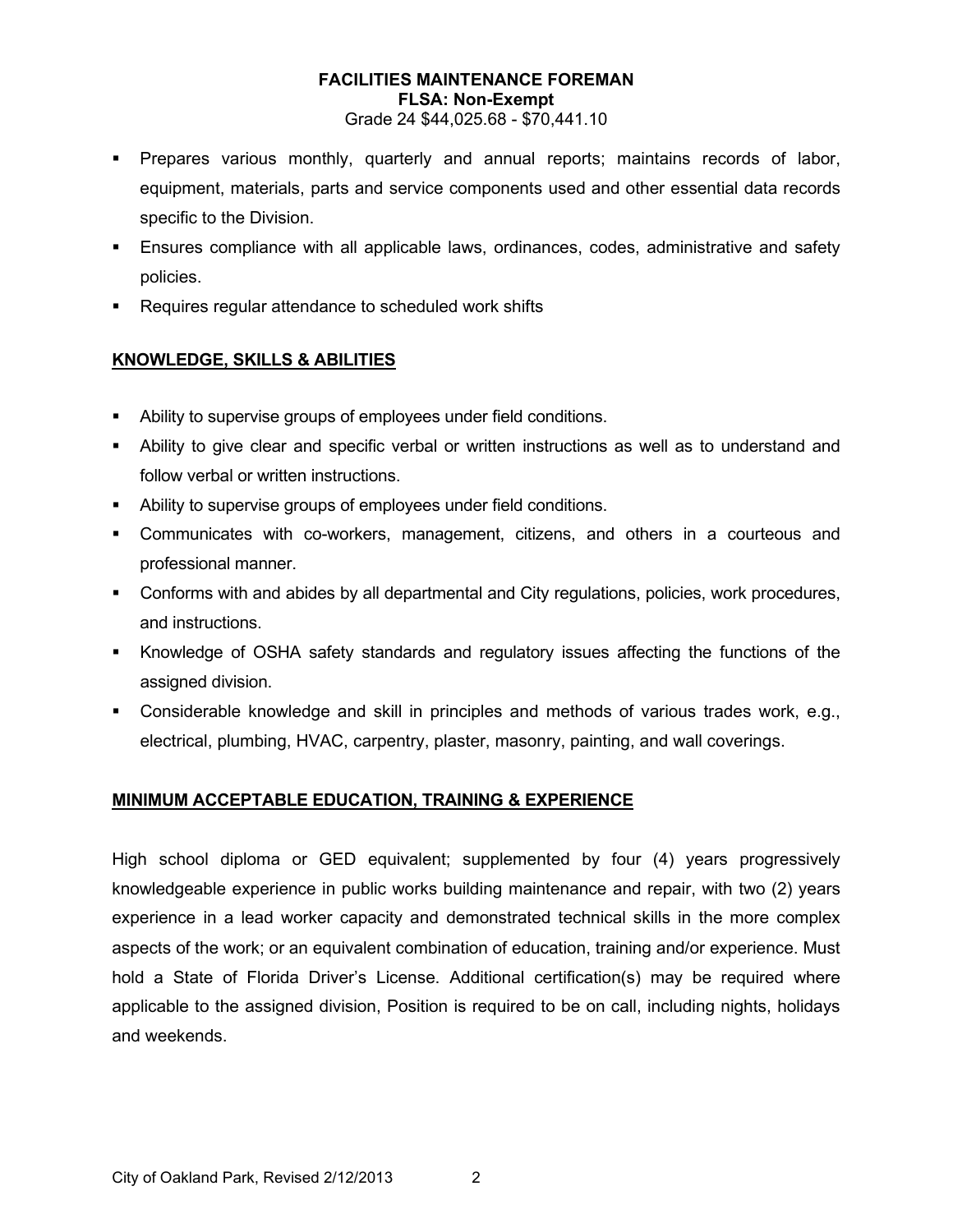# **FACILITIES MAINTENANCE FOREMAN FLSA: Non-Exempt**

Grade 24 \$44,025.68 - \$70,441.10

## **PHYSICAL REQUIREMENTS**

The City of Oakland Park is an Equal Opportunity Employer. In compliance with the Americans with Disabilities Act (42 U.S. C. 12101 et. seq.), the City of Oakland Park will provide reasonable accommodations to qualified individuals with disabilities and encourages both prospective and current employees to discuss potential accommodations with the employer. The physical demands described here are representative of those that must be met by an employee to successfully perform the essential functions of this job.

- The employee is frequently required to climb, balance, stoop, kneel, crouch, or crawl.
- Must be able to operate objects, tools or controls and reach with arms and hands.
- Must be able to remain outdoors for extended periods in high heat and humidity conditions.
- Traverse rough terrain, walk up or down stairwells, ladders, slopes or steps.
- The employee must frequently lift and/or move up to 75 pounds.
- Vision ability includes close and peripheral vision, color distinction and depth perception.
- Ability to hear.
- Written and oral communication skills.

A review of this position has excluded the marginal functions of the position that are incidental to the performance of fundamental job duties. All duties and responsibilities are essential job functions and requirements are subject to possible modifications to reasonably accommodate individuals with disabilities. To perform this job successfully, the incumbent(s) will possess the abilities and aptitudes to perform each duty proficiently. Some requirements may exclude individuals who pose a direct threat of significant risk to the health or safety of themselves or others. Requirements are representative of the minimum level of knowledge, skills and ability.